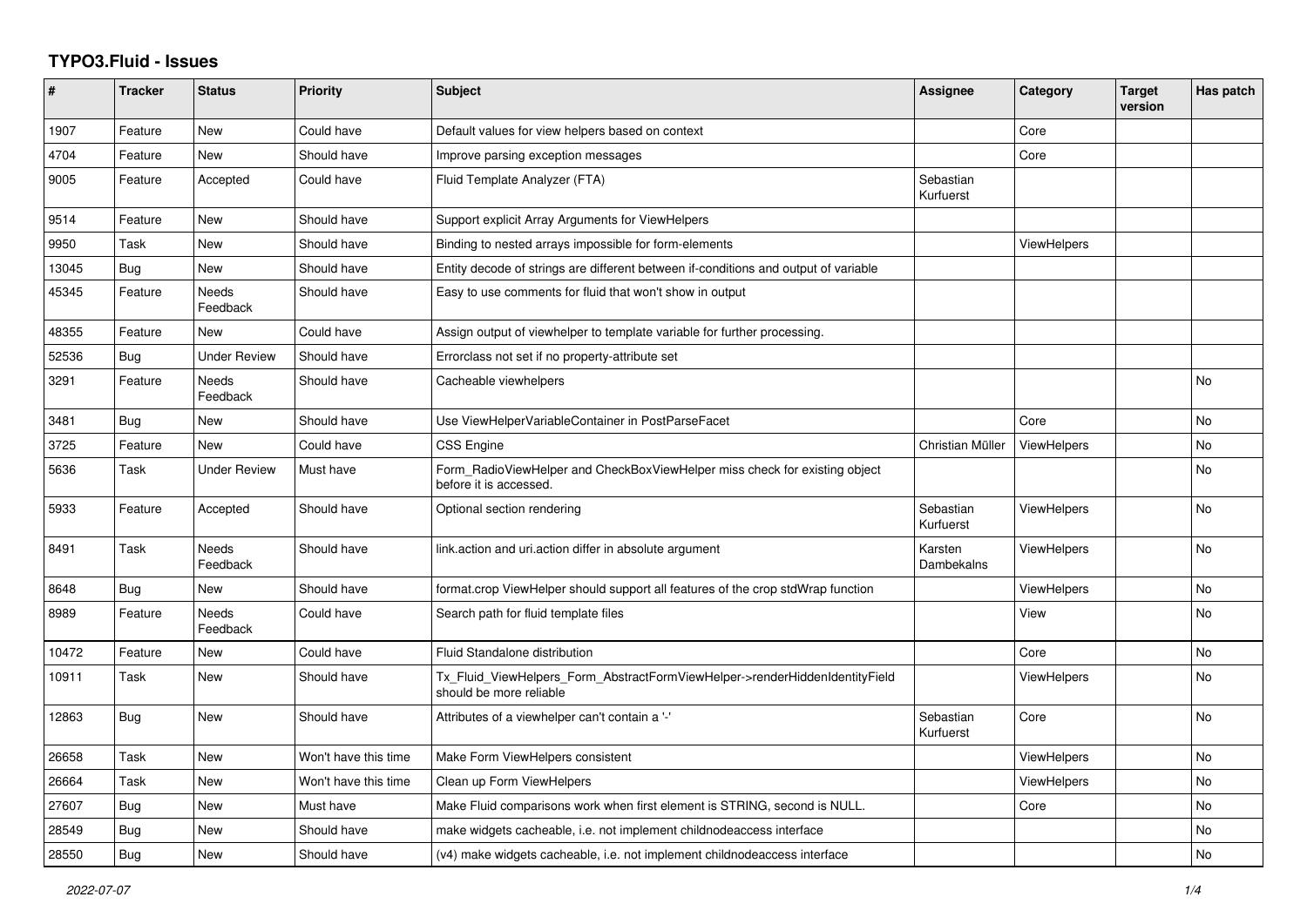| $\vert$ # | <b>Tracker</b> | <b>Status</b>       | <b>Priority</b> | <b>Subject</b>                                                                                              | <b>Assignee</b>             | Category           | <b>Target</b><br>version | Has patch |
|-----------|----------------|---------------------|-----------------|-------------------------------------------------------------------------------------------------------------|-----------------------------|--------------------|--------------------------|-----------|
| 28551     | <b>Bug</b>     | Accepted            | Should have     | (v4) backport VHTest                                                                                        | Sebastian<br>Kurfuerst      |                    |                          | <b>No</b> |
| 28552     | <b>Bug</b>     | New                 | Should have     | (v5) write ViewHelper test for compiled run; adjust functional test to do two passes<br>(uncached & cached) |                             |                    |                          | No        |
| 28553     | Bug            | New                 | Should have     | improve XHProf test setup                                                                                   |                             |                    |                          | <b>No</b> |
| 28554     | Bug            | New                 | Should have     | (v4) implement feature flag to disable caching                                                              |                             |                    |                          | No        |
| 30555     | Feature        | New                 | Could have      | Make TagBuilder more extensible                                                                             |                             | Core               |                          | No        |
| 31955     | Feature        | New                 | Should have     | f:uri.widget                                                                                                |                             | Widgets            |                          | No        |
| 33215     | Feature        | New                 | Should have     | RFC: Dynamic values in ObjectAccess paths                                                                   |                             |                    |                          | No        |
| 33394     | Feature        | Needs<br>Feedback   | Should have     | Logical expression parser for BooleanNode                                                                   | <b>Tobias Liebig</b>        | Core               |                          | No        |
| 33551     | Bug            | New                 | Must have       | View helper values break out of a partial scope                                                             | Sebastian<br>Kurfuerst      | Core               |                          | <b>No</b> |
| 33628     | <b>Bug</b>     | Needs<br>Feedback   | Must have       | Multicheckboxes (multiselect) for Collections don't work                                                    | Christian Müller            | <b>ViewHelpers</b> |                          | No        |
| 34309     | Task           | New                 | Could have      | Unknown ViewHelpers cause exception - should be handled more graceful                                       |                             | <b>ViewHelpers</b> |                          | No        |
| 34682     | Bug            | <b>Under Review</b> | Should have     | Radio Button missing checked on validation error                                                            |                             | <b>ViewHelpers</b> |                          | No        |
| 36410     | Feature        | New                 | Should have     | Allow templates to send arguments back to layout                                                            |                             | ViewHelpers        |                          | <b>No</b> |
| 36655     | Bug            | New                 | Should have     | <b>Pagination Links</b>                                                                                     |                             | Widgets            |                          | No        |
| 36662     | Bug            | Needs<br>Feedback   | Should have     | Checked state isn't always correct when property is collection                                              | Kevin Ulrich<br>Moschallski | <b>ViewHelpers</b> | 1.1.1                    | No        |
| 37095     | Feature        | New                 | Should have     | It should be possible to set a different template on a Fluid TemplateView inside an<br>action               | Christopher<br>Hlubek       |                    |                          | <b>No</b> |
| 37619     | Bug            | New                 | Should have     | Fatal Error when using variable in name attribute of Section ViewHelper                                     |                             | <b>ViewHelpers</b> |                          | No        |
| 38130     | Feature        | New                 | Should have     | Checkboxes and multiple select fields should have an assignable default value                               |                             |                    |                          | No        |
| 38369     | Bug            | New                 | Must have       | Resource ViewHelpers should not fall back to request package                                                |                             | View               |                          | No        |
| 39936     | Feature        | New                 | Should have     | registerTagAttribute should handle default values                                                           |                             | ViewHelpers        |                          | No        |
| 39990     | Bug            | New                 | Should have     | Same form twice in one template: hidden fields for empty values are only rendered<br>once                   |                             | Core               |                          | No        |
| 40064     | Bug            | <b>New</b>          | Must have       | Multiselect is not getting persisted                                                                        |                             | ViewHelpers        |                          | <b>No</b> |
| 40081     | Feature        | New                 | Should have     | Allow assigned variables as keys in arrays                                                                  |                             |                    |                          | <b>No</b> |
| 40998     | Bug            | <b>Under Review</b> | Should have     | Missing parent request namespaces in form field name prefix                                                 | Sebastian<br>Kurfuerst      | ViewHelpers        | 1.1.1                    | No        |
| 42397     | Feature        | New                 | Should have     | Missing viewhelper for general links                                                                        |                             |                    |                          | <b>No</b> |
| 42743     | Task           | New                 | Should have     | Remove inline style for hidden form fields                                                                  |                             |                    |                          | No        |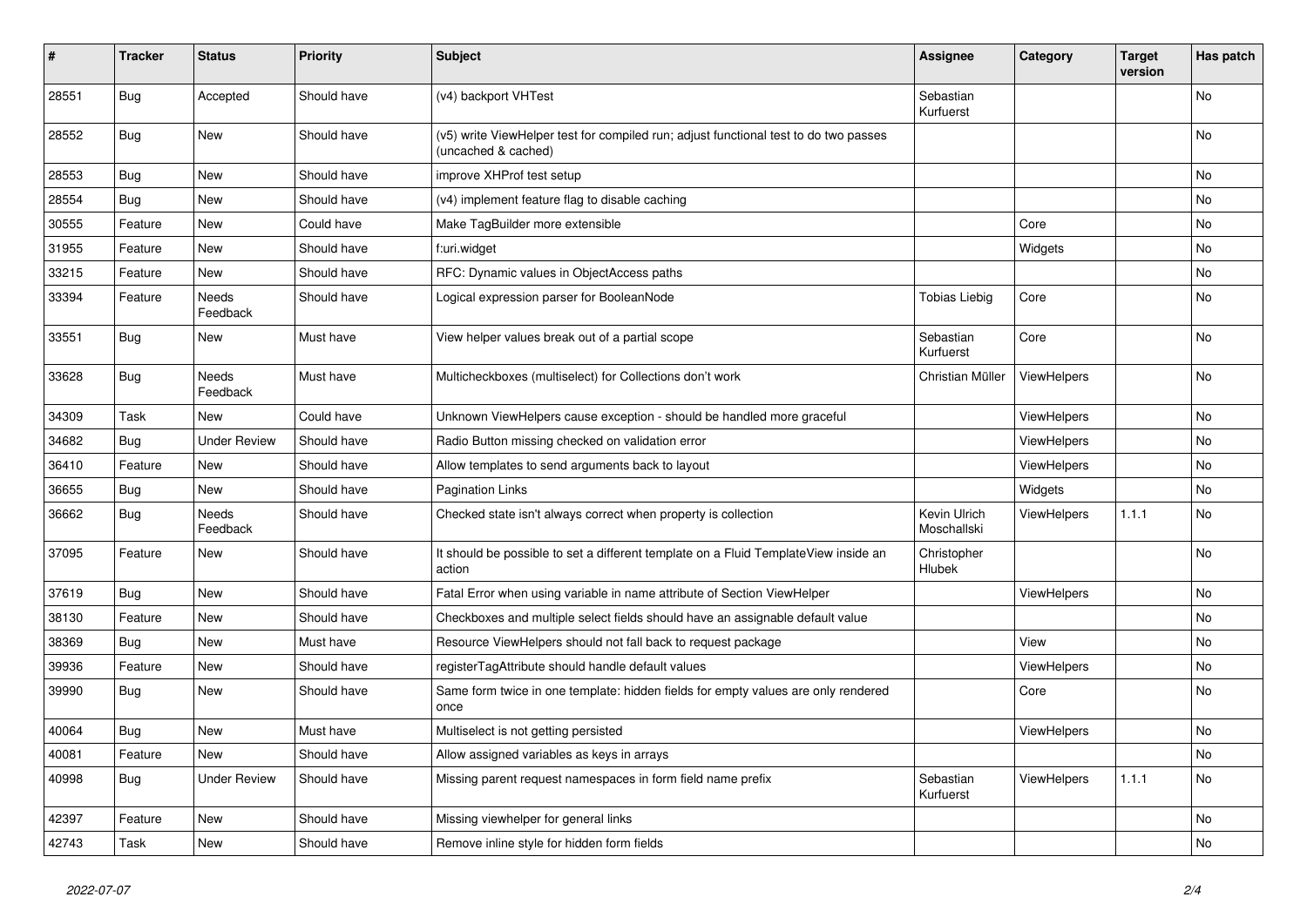| #     | <b>Tracker</b> | <b>Status</b>       | <b>Priority</b> | <b>Subject</b>                                                                        | <b>Assignee</b>       | Category    | <b>Target</b><br>version | Has patch |
|-------|----------------|---------------------|-----------------|---------------------------------------------------------------------------------------|-----------------------|-------------|--------------------------|-----------|
| 43071 | Task           | New                 | Should have     | Remove TOKENS for adding fallback teplates in B                                       |                       |             |                          | No        |
| 43072 | Task           | New                 | Should have     | Remove TOKENS for adding templates fallback in Backporter                             |                       | View        |                          | No        |
| 43346 | Feature        | <b>Under Review</b> | Should have     | Allow property mapping configuration via template                                     | Karsten<br>Dambekalns | ViewHelpers | 2.1                      | No        |
| 44234 | Bug            | <b>Under Review</b> | Should have     | selectViewHelper's sorting does not respect locale collation                          |                       | ViewHelpers | 2.1                      | No        |
| 45153 | Feature        | New                 | Should have     | f:be.menus.actionMenuItem - Detection of the current select option is insufficient    |                       |             |                          | No        |
| 45384 | Bug            | New                 | Must have       | Persisted entity object in widget-configuration cannot be deserialized (after reload) |                       | Widgets     | 2.0.1                    | No        |
| 45394 | Task           | New                 | Should have     | Forwardport Unit test for standalone view                                             |                       | View        |                          | No        |
| 46091 | Task           | Needs<br>Feedback   | Should have     | Show source file name and position on exceptions during parsing                       |                       |             |                          | No        |
| 46257 | Feature        | <b>Under Review</b> | Should have     | Add escape sequence support for Fluid                                                 |                       | Core        |                          | No        |
| 46289 | Bug            | Needs<br>Feedback   | Should have     | Enable Escaping Interceptor in XML request format                                     |                       | View        | 2.0.1                    | No        |
| 46545 | Feature        | New                 | Should have     | Better support for arrays in options of SelectViewHelper                              |                       |             |                          | No        |
| 47006 | Bug            | Under Review        | Should have     | widget identifier are not unique                                                      |                       |             |                          | No        |
| 47669 | Task           | New                 | Should have     | FormViewHelper does not define the default request method                             |                       |             |                          | No        |
| 49038 | <b>Bug</b>     | New                 | Must have       | form.select does not select the first item if prependOptionValue is used              |                       |             |                          | No        |
| 49600 | Bug            | New                 | Should have     | f:form tag shown as a HTML on frontend                                                |                       | ViewHelpers |                          | No        |
| 49756 | Feature        | <b>Under Review</b> | Should have     | Select values by array key in checkbox viewhelper                                     |                       |             |                          | No        |
| 50888 | Bug            | <b>Under Review</b> | Should have     | WSOD by changing name of section and if Fluid caches are generated                    |                       |             |                          | No        |
| 51100 | Feature        | New                 | Must have       | Links with absolute URI should have the option of URI Scheme                          |                       | ViewHelpers |                          | No        |
| 51277 | Feature        | New                 | Should have     | ViewHelper context should be aware of actual file occurrence                          |                       |             |                          | No        |
| 52419 | Bug            | New                 | Should have     | Wrong PHPDocs notation for default value inline f:translate viewhelper                |                       |             | 2.0                      | No        |
| 52591 | Bug            | New                 | Should have     | The Pagination Widget broken for joined objects                                       |                       |             |                          | No        |
| 52640 | Feature        | <b>Under Review</b> | Should have     | Create an UnlessViewHelper as opposite to the IfViewHelper                            | Marc Neuhaus          |             |                          | No        |
| 53806 | Bug            | Under Review        | Should have     | Paginate widget maximumNumberOfLinks rendering wrong number of links                  | Bastian<br>Waidelich  | Widgets     |                          | No        |
| 54195 | Task           | New                 | Should have     | Rename and move FormViewHelper's errorClass value, currently 'f3-form-error'          | Adrian Föder          | ViewHelpers |                          | No        |
| 54284 | <b>Bug</b>     | New                 | Should have     | Default Option for Switch/Case VH                                                     |                       | ViewHelpers |                          | No.       |
| 55008 | <b>Bug</b>     | <b>Under Review</b> | Should have     | Interceptors should be used in Partials                                               | Christian Müller      |             |                          | No        |
| 56237 | Task           | New                 | Should have     | in-line (Condition) View Helpers should not evaluate on parsing                       |                       |             |                          | No        |
| 57885 | Bug            | New                 | Must have       | Inputs are cleared from a second form if the first form produced a vallidation error  |                       |             |                          | No        |
| 58921 | <b>Bug</b>     | New                 | Should have     | f:form.* VHs crash if NOT inside f:form but followed by f:form                        |                       |             |                          | No        |
| 58983 | <b>Bug</b>     | New                 | Should have     | format.date does not respect linebreaks and throws exception                          |                       |             |                          | No        |